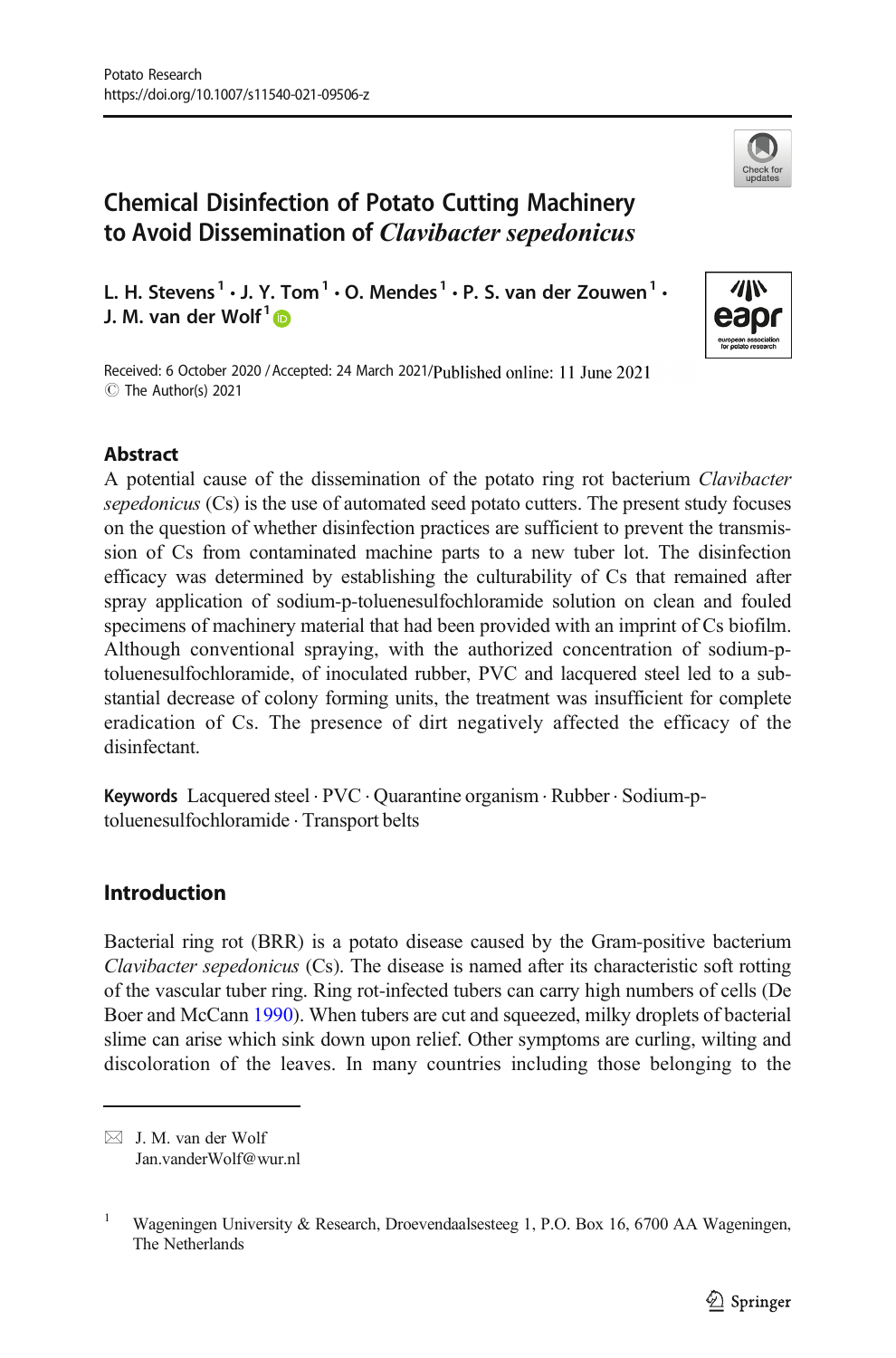European Union, the pathogen is listed as a quarantine organism. Although Cs, as a hemibiotrophic bacterium, is dependent on its host plants, it is able to survive on contaminated surfaces for years, in particular at relatively low temperature and low humidity (Nelson [1978](#page-8-0), [1979,](#page-8-0) [1980;](#page-8-0) Nelson and Kozub [1990](#page-8-0); Ward et al. [2001\)](#page-8-0). It is therefore important to take precautions to minimise the spread of Cs via contaminated soil, organic matter, storage facilities and equipment.

A potential cause of Cs dissemination is the use of seed potato cutters. Cutting seed potatoes in halves doubles the number of seed pieces, which may be a solution for shortages in supply of seed potato or to reduce costs of planting material. In the Netherlands, seed potato cutting is restricted to the production of consumers' and starch potatoes. The hygiene protocol prohibits cutting of tubers for seed production and cutting at sites where tubers for seed production are cultivated. The cutting process essentially comprises automatic feeding of individual tubers via shakers and conveyer belts to rotating knives and subsequent collection of the produced tuber halves via conveyer belts into storage boxes. The disk-shaped stainless-steel cutting knives are continuously cleaned by an automatic disinfection system. Immediately after cutting, the tuber halves are slightly powdered with talc, to absorb moisture leaking from wounded tubers.

After the cutting of each tuber lot, the cutting equipment is treated with a sprayapplication of disinfectant using a handheld sprayer, not a jet cleaner. The applied volume per unit of surface is limited to prevent dripping; the machine parts actually are covered with a haze of a biocide solution. Usually, an incubation period of 15 min precedes cutting of the subsequent tuber lot (Van Tilburg, De Kubbe BV, personal communication).

In spite of the hygiene procedures applied, the slimy surfaces of BRR-affected tuber halves remain a potential source of Cs that can be disseminated via contact with machinery parts and clean tuber halves. The risk of cross contamination of tuber lots is determined by (1) the probability that the cutting machinery catches vital and transmittable Cs from a BRR-affected tuber lot and (2) the probability that this Cs contamination subsequently is transmitted to another tuber lot during its processing in the machine.

The present study focuses on the question of whether the conventional disinfection measures are sufficient to prevent the transmission of Cs from contaminated machine parts to a new tuber lot, i.e. probability number 2. The disinfection efficacy was determined by establishing the culturability of Cs that remained after application of the conventional disinfection treatment on clean and fouled specimens of machinery material that had been provided with an imprint of Cs biofilm.

A Cs-infected potato tuber which travels all the way through an automated potato tuber cutter, ending up in halves in a storage box, meets several surfaces on which it may leave behind spots of Cs biofilm. As judged from their surface area, conveyer belts and the walls that shape the path of travel through the cutting process are the most likely candidates to catch Cs contamination. The type of material presented by these surfaces is one of the factors that may determine the chances of survival of the Cs bacteria attached (Nelson [1978](#page-8-0), [1980](#page-8-0); Howard et al. [2015\)](#page-8-0). The experimental objects chosen for this study therefore were pieces cut from the original polyvinylchloride conveyer belt that carries the tubers inside the machine in the horizontal plane, pieces cut from the original conveyer belt that carries the tuber halves in vertical direction to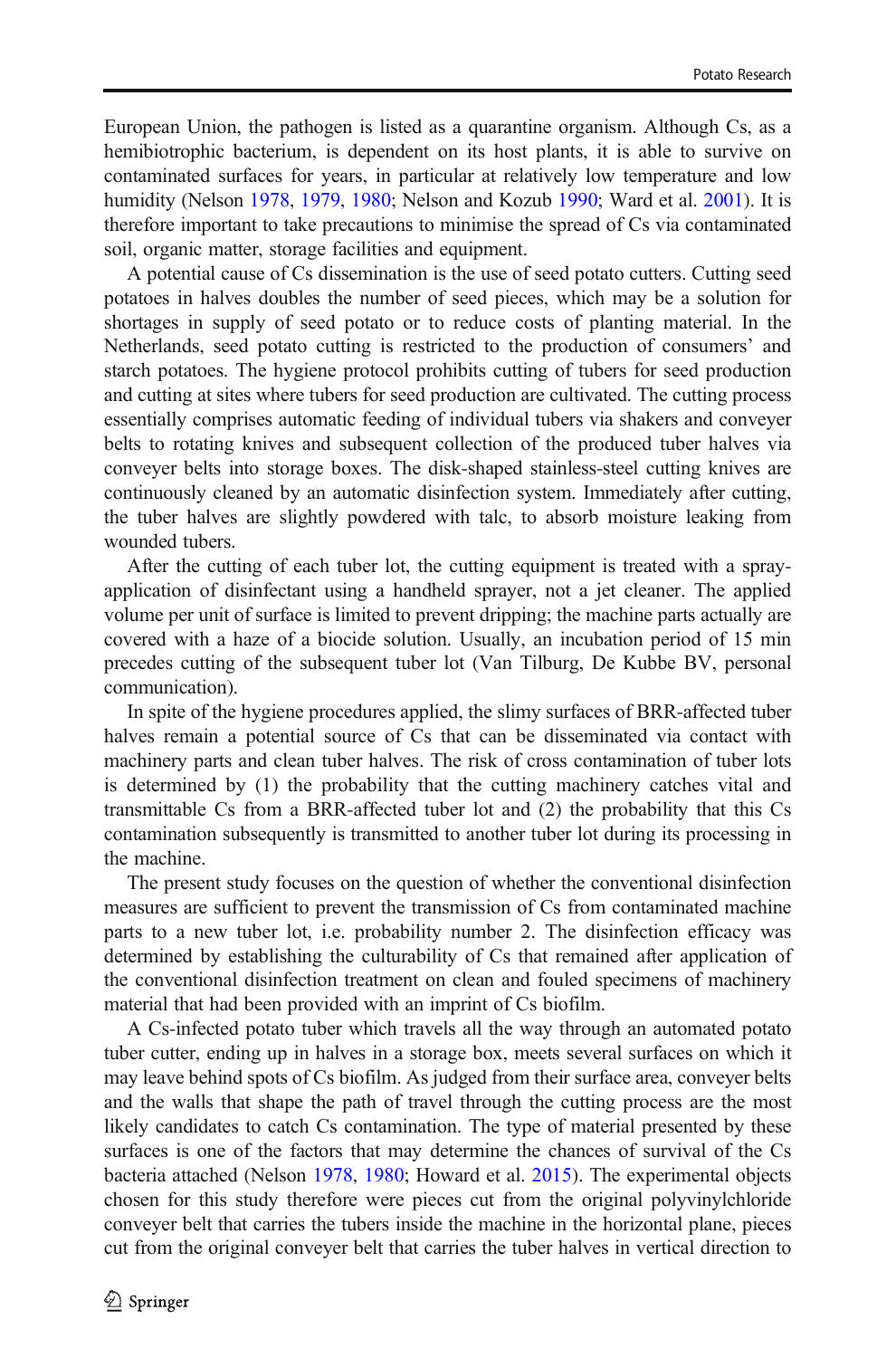the storage box and original pieces of lacquered steel that represent the machine walls and machine rims of the most commonly used potato cutter in the Netherlands. Although the stainless-steel knives also stand high chances to encounter Cs when Csinfected tubers are processed, this part of the machinery was not taken into account since these disk-shaped devices are continuously cleaned by an automatic disinfection system.

During operation, machine parts may become more or less foul due to deposition of soil, organic material (mainly starch), tuber moisture and talc powder. Dirt is a potential scavenger for the chemical activity of the disinfectant or may eventually affect the viability of Cs in other ways. Therefore, the efficacy of the disinfection procedure with the biocide Halamid was tested on Cs biofilms applied to clean objects as well as on Cs biofilms applied to objects that were provided with a standard layer of potato starch and talc powder. In previous studies, Halamid, a hypochlorite-generating compound (sodium-p-toluenesulfochloramide), was able to disinfect wooden potato crates contaminated with a homogenized potato tuber pulp in 2 min using a jet cleaner (Stevens et al. [2017](#page-8-0)). It was shown more effective than three other biocides, didecyldimethylammoniumchloride, benzoic acid and peroxysulfate.

### Materials and Methods

Disinfection Product The trade name of the disinfectant used is Halamid-d (81% sodium-p-toluenesulfochloramide). The concentration applied was  $1\%$  (w/v), which is the authorised concentration, recommended by the supplier.

Preparation of the Inoculum The experimental work was performed with *Clavibacter* sepedonicus (Cs), strain IPO 1873, which is a spontaneous streptomycin resistant mutant of strain NCPB 4053. A suspension of the bacterium (50 μl per plate of circa  $10^8$  colony forming units (cfu)/ml) was grown for 6–7 days at 20 °C in small Petri dishes (3 cm in diameter) that were completely filled with Yeast Glucose agar Medium (YGM) from which the convex menisci rose above the rim of each dish. YGM contained 2.0 g/L bacto yeast extract (Difco), 2.5 g/L D-glucose (monohydrate), 0.25  $g/L$  K<sub>2</sub>HPO<sub>4</sub>, 0.25  $g/L$  KH<sub>2</sub>PO<sub>4</sub>, 0.1  $g/L$  MgSO<sub>4</sub> $\cdot$ 7 H<sub>2</sub>O, 0.015  $g/L$  MnSO<sub>4</sub> $\cdot$ H<sub>2</sub>O, 0.05 g/L NaCl,  $0.005$  g/L FeSO<sub>4</sub> $\cdot$ 7 H<sub>2</sub>O, 18 g/L purified agar no. 3 (Oxoid) and additionally 1 mL of a stock solution of streptomycin (final concentration 100 mg/L) and 1 mL of cycloheximide (final concentration 200 mg/L).

Preparation and Inoculation of the Experimental Target Objects for **Disinfection** Rectangular polyvinylchloride (PVC) and rubber pieces ( $2 \times 3$  cm), cut from original PVC and rubber transport belts, and spray lacquered, steel spare parts (46 x 30 x 6 mm), all kindly provided by Miedema Landbouwwerktuigenfabriek BV (Winsum, the Netherlands), served as experimental target objects. These objects were cleaned, sterilized in 70% ethanol, and subsequently in 96% ethanol, and dried. The efficacy of the disinfection procedure was tested on Cs biofilms applied to clean objects as well as on Cs biofilms applied to objects that were provided with a standard layer of potato starch and talc powder. Therefore, the surface (one side) of the experimental objects was provided either directly with a smear of Cs biofilm or with a smear of Cs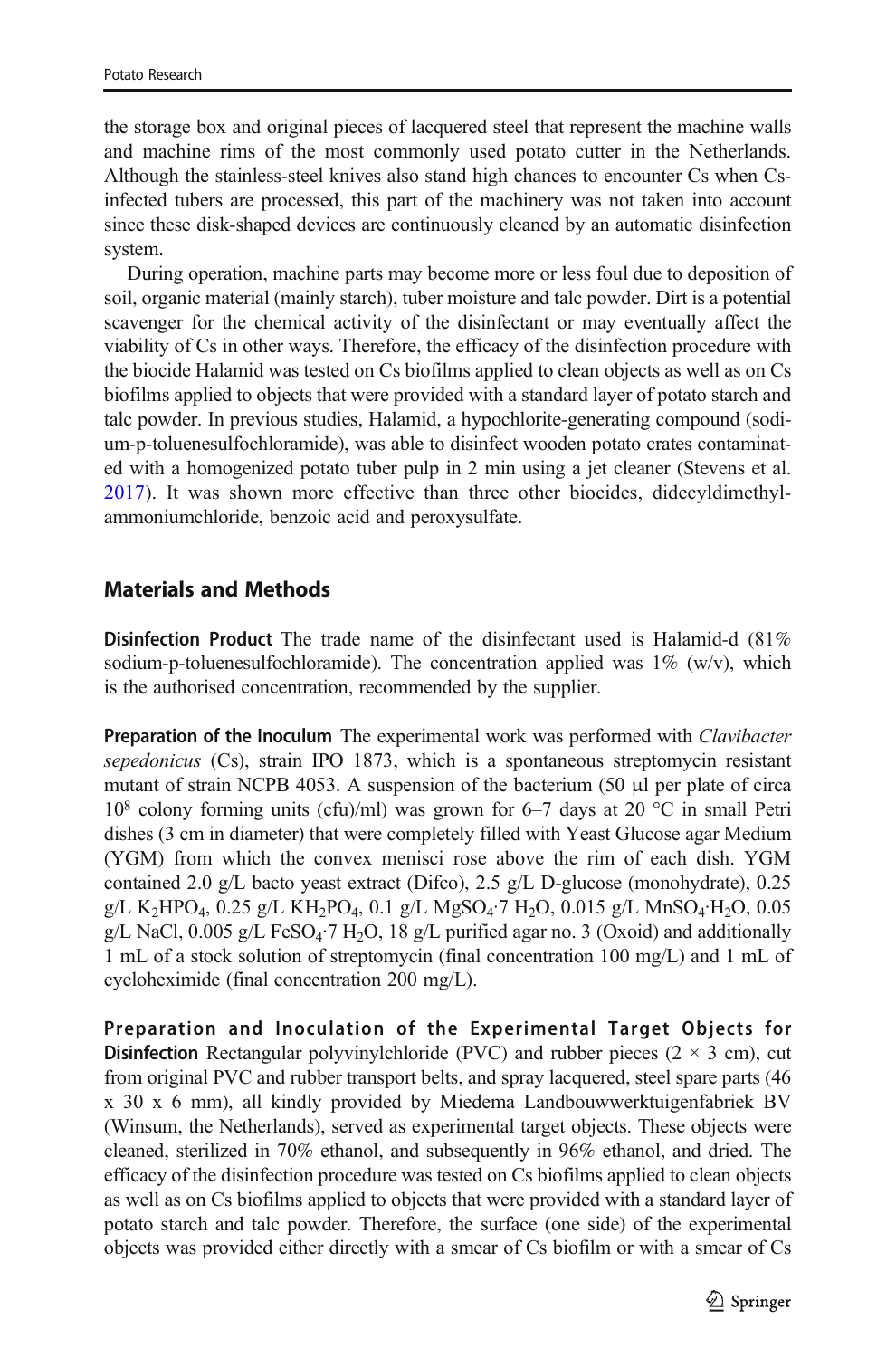biofilm after application of starch and talc powder. In this report, we refer to these two types of experimental objects as 'clean' and 'dirty' objects, respectively. Starch was applied by spreading over the object surface a 1:1  $(w/v)$  suspension of potato starch (Sigma-Aldrich) in demineralised water (circa 0.4 g of suspension per object). After drying for 20 min, the layer of starch was thinly powdered with talc (Sigma-Aldrich) using a tea strainer. To ensure that Cs biofilms were applied onto all objects in a reproducible way with the same force, the biofilms were transferred to the objects by placing the small Petri dishes onto the objects with the Cs biofilm facing the objects' surface. Under the pressure of the Petri dish's mass, this resulted in all cases in a clearly visible print of Cs biofilm.

Disinfection Treatments The inoculated target objects were treated with a haze of 1% Halamid or water (0% Halamid), applied at circa 10 cm distance with a handheld spray bottle by pushing the button of the vaporizer twice, which resulted in completely and thinly wetted target surfaces. In practice, the disinfectant should be effective within about 15 min before the next seed lot is processed (Van Tilburg, De Kubbe BV, personal communication). Therefore, the objects were incubated at room temperature for 0, 5, 10 or 20 min. The incubations were stopped by submerging the objects separately in 50 ml sterile demineralized water for 1 min. The Cs biofilms were subsequently suspended by rinsing the objects separately in 20 ml sterile neutralizer solution for 30 min using a laboratory shaker. The neutralizer solution, serving as scavenger for disinfectant remnants to protect the bacteria, consisted of 1 g/L L-histidine, 1 g/L L-cysteine and 2 g/L reduced glutathione in water (Tremaroli et al. [2008;](#page-8-0) Howard et al. [2015\)](#page-8-0). The experiments were performed in 5-fold (experiments A–E).

Sampling, Plating and Colony Counting Samples  $(100 \mu L)$  of the collected Cs suspensions were plated undiluted and 1000 times diluted in neutralizer solution on agar medium YGM containing 100 mg/L of streptomycin and 100 mg/L of cycloheximide (Van der Wolf and Van Beckhoven [2004\)](#page-8-0). After 1–2 weeks of incubation of the plates at 20–23 °C, the Cs colonies formed were counted. The number of colonies per sample was expressed as  $log (cfu + 1)$  per cm<sup>2</sup> of material.

Colony TaqMan Assay DNA extracts were prepared by picking slime from individual Cs colonies using a plastic pipette tip, suspending the sample in 50  $\mu$ L of Milli-Q water and subsequent boiling of the mixtures for 5 min at 95  $^{\circ}$ C. Two microliters of these DNA preparations were added to a mix of ROXII  $(0.5x)$ , *Premix Ex Taq*  $(1x)$  from TaKaRa BioInc, forward primer Cs 50-2F (5′-CGGAGCGCGATAGAAGAGGA), reverse primer Cs (5′-GGCAGAGCATCGCTCAGTACC) 133-R (0.3 μM each) and probe FAM-Cs 50-53T (5′-AAGGAAGTCGTCGGATGAAGATGCG) (0.1 μM), to a total volume of 25 μL (Schaad et al. [1999](#page-8-0)). The real-time PCR amplification was performed using a real-time PCR system ABI7500 (applied Biosystems BV) with the following cycling conditions: initial denaturation for 2 min at 95  $\degree$ C, then 40 cycles of 15 s at 95 °C and 1 min at 60 °C. Following the same protocol, a second colony TaqMan assay was performed on the same DNA-extracts using the NYtor primers described by Vreeburg et al. [\(2018](#page-8-0)), i.e. CmsF (5′-TGCTGATAACGTGAT CAA), CmsR (CTGAGCAACGACAAGAAA) and CmsP (5′-ATG GCT CCT CGG TCC TTG AAT GTC).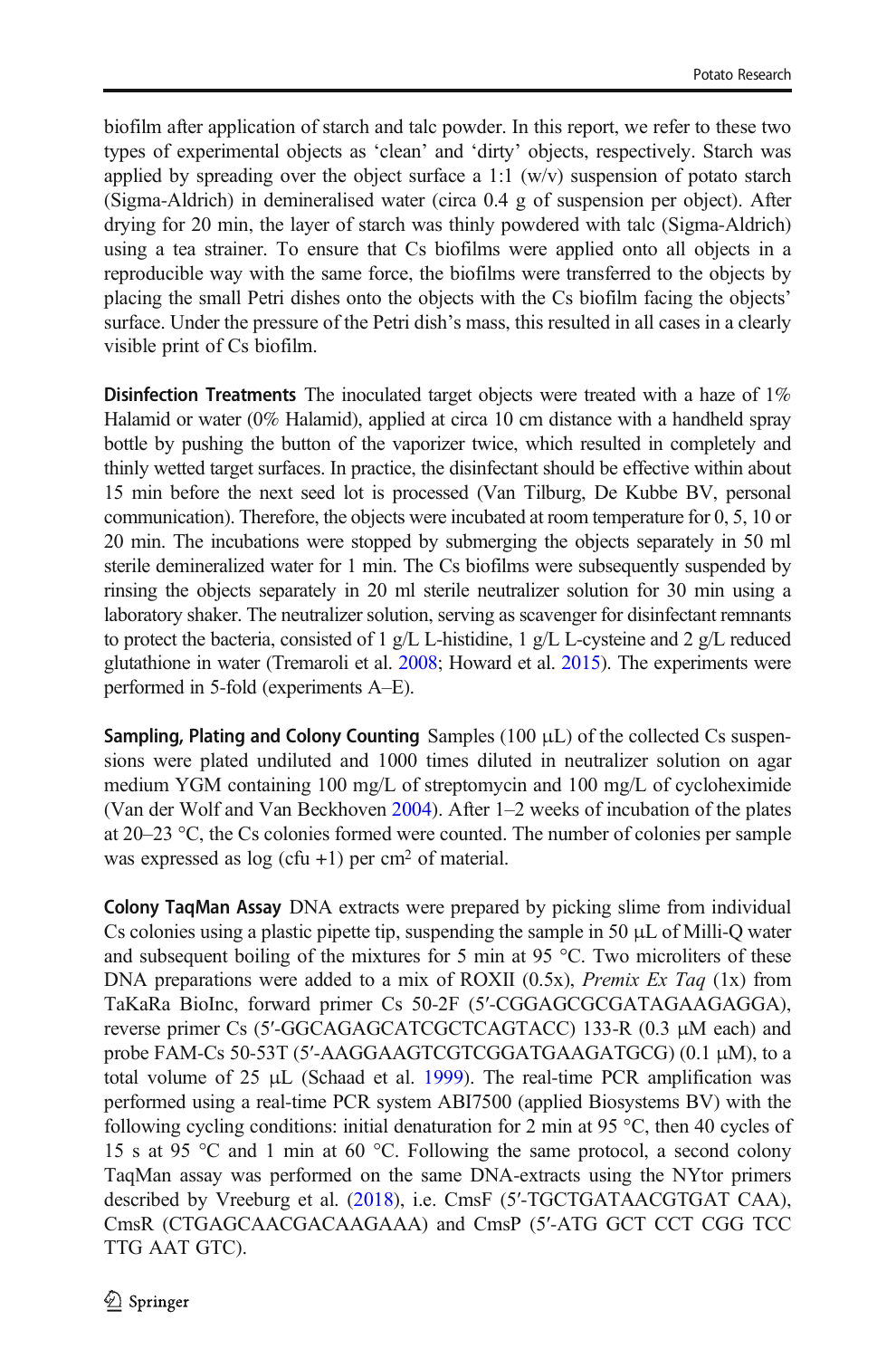Statistical Analysis Analysis of variance was performed on bacterial numbers per agar plate using Genstat (VSN International, 2015. Genstat for Windows 18th Edition. VSN International, Hemel Hempstead, UK. Web page: Genstat.co.uk.). Fisher's Least Significant Difference was used as post hoc test. In case the number of colonies was uncountable  $(\gg)$ , calculations were based on the assumption that the plates contained 1000 colonies  $(10^7 - 10^8 \text{ cftu})$  per cm<sup>2</sup> of material).

#### Results

In agreement with conventional disinfection practice, the experimental objects were exposed to a haze of  $1\%$  (w/v) of the disinfectant Halamid. Special care was taken that the inoculated surfaces were completely covered with disinfectant. Table [1](#page-5-0) presents an overview of the number of Cs colonies observed on the plate cultures of all undiluted and 1000 times diluted samples collected from the experimental objects after application of the various Halamid treatments. The identity of the colonies was confirmed by subjecting randomly picked colonies to colony TaqMan PCR, assuming Ct values equal to or below 28 as Cs positive and Ct values above 28 as Cs negative. All colonies checked (164 in total) were Cs positive, except two, both of which exhibited an atypical appearance.

As expected, the undiluted and the 1000 time diluted samples collected from the control objects (i.e. treated with 0% Halamid) all exhibited Cs biofilms grown from uncountable number of colonies with the exception of (most of) the samples that were obtained from the clean lacquered steel objects (Table [1\)](#page-5-0). This observation indicates that attachment of Cs biofilm to clean lacquered steel is less strong than to the other experimental objects, leading to a lower Cs loading on lacquered steel during inoculation or to a partial detachment of bacterial cells during the 1 min of incubation in water before suspension in neutralizing buffer. As estimated from the figures presented by these clean lacquered steel objects, the inoculum printed on the objects contained  $10^8$  cfu to  $10^9$  cfu per object. Treatment of the clean objects with  $1\%$  Halamid for 0 min (i.e. immediate immersion in water and washing the objects in neutralizing solution after application of 1% Halamid) in various cases already resulted in some decrease of bacterial numbers (Table [1\)](#page-5-0). On average, the rubber material contained the highest bacterial numbers after treatment with 1% Halamid, followed by PVC and lacquered steel, respectively. The presence of dirt negatively affected the efficacy of the 1% Halamid treatment (Table [1\)](#page-5-0). Incubation times of 5, 10 and 20 min after application of 1% Halamid led to a substantial decrease of culturable Cs (Table [1](#page-5-0)). However, none of the treatments consistently led to eradication of Cs in all five experiments A–E, except for the treatment of clean lacquered steel with 1% Halamid combined with an incubation period of 5 min (Table [1\)](#page-5-0).

Instead of presenting a countable number of clearly distinguishable colonies, various 1000 times diluted samples which were collected from the objects that were treated with 1% Halamid presented a relatively dense Cs biofilm on the agar plates, grown from uncountable number of colonies (indicated with ">>" in Table [1](#page-5-0)). To enable statistical data analysis, these Cs biofilms were assumed to represent an estimated number of 1000 colonies per agar plate, which theoretically comes down to  $2 \times 10^8$  cfu per object. Figure [1](#page-6-0) shows the calculated average number of colonies that are based on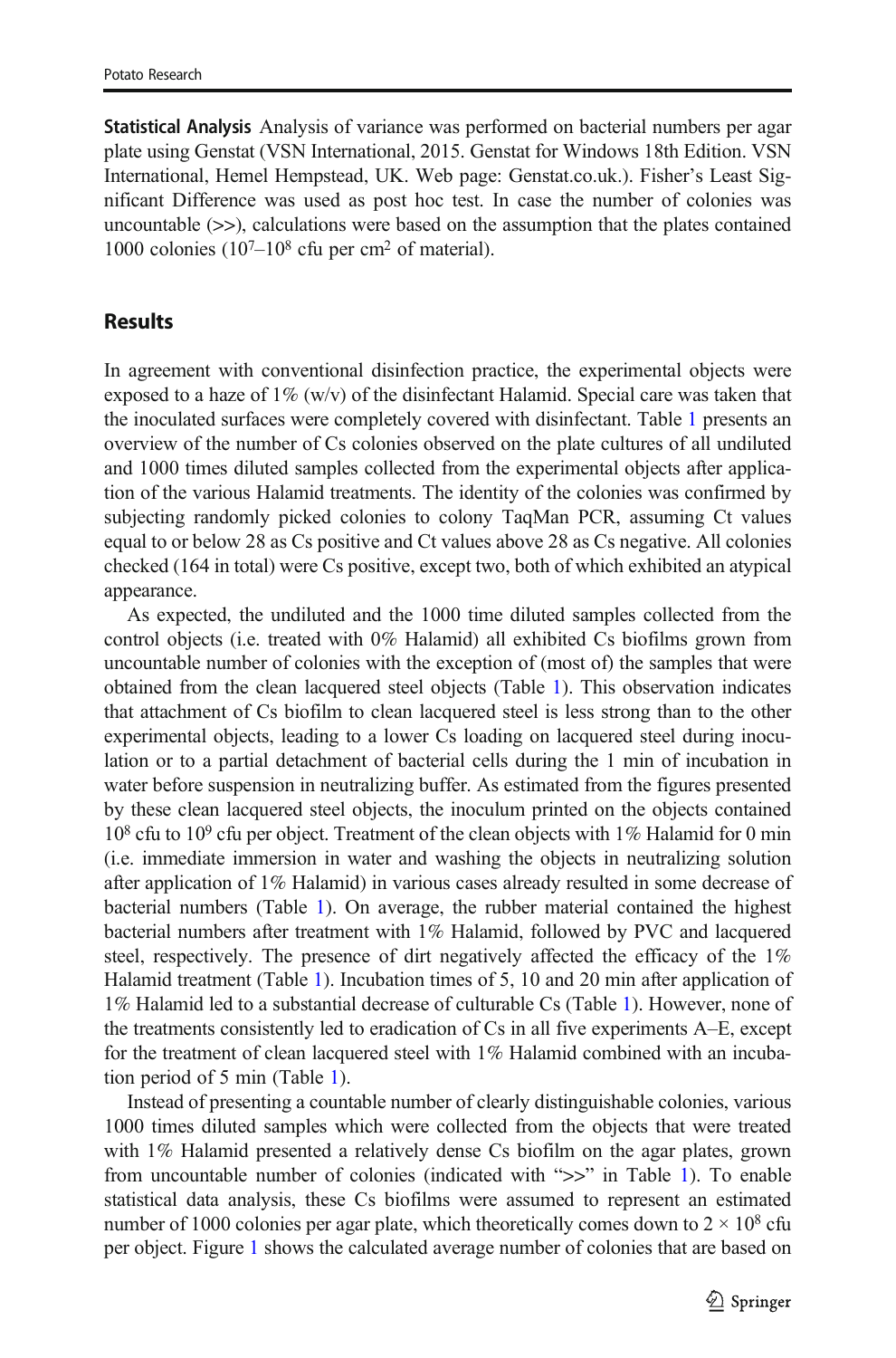<span id="page-5-0"></span>**Table 1** Number of Cs colonies expressed as log (cfu +1) per cm<sup>2</sup> material collected from objects with and without starch and talc (dirt) after treatment with 0% Halamid (water) or 1% Halamid and subsequent incubation f Table 1 Number of Cs colonies expressed as log (cfu +1) per cm2 material collected from objects with and without starch and talc (dirt) after treatment with 0% Halamid (water) or 1% Halamid and subsequent incubation for 0, 5, 10 or 20 min at room temperature in 5 independent experiments (A–E)

| 4.8<br>4.3<br>$\overline{1.9}$<br>$\ddot{1}$<br>$\lambda$ $\stackrel{9}{\sim}$ $\circ$<br>$\stackrel{\wedge}{\scriptstyle\wedge}$<br>$\stackrel{\wedge}{\wedge}$<br>$\hat{\lambda}$<br>$\hat{\wedge}$<br>$\hat{\wedge}$<br>$\circ$<br>$\circ$<br>$\circ$<br>⋖<br>4.7<br>1.6<br>4.8<br>3.4<br>$\stackrel{\wedge}{\scriptstyle\wedge}$<br>$\hat{\wedge}$<br>$\stackrel{\wedge}{\wedge}$<br>$\hat{\wedge}$<br>$\hat{\wedge}$<br>$\hat{\wedge}$<br>$\hat{\wedge}$<br>$\hat{\wedge}$<br>λ<br>$\hat{\lambda}$<br>$\sim$<br>$\boxed{\phantom{1}}$<br>5.2<br>$\hat{\wedge}$<br>$\Box$<br>$\hat{\lambda}$<br>$\hat{\wedge}$<br>$\hat{\wedge}$<br>$\hat{\wedge}$<br>$\frac{1}{4}$ 5.1<br>$\hat{\wedge}$<br>$\hat{\wedge}$<br>$\hat{\lambda}$<br>λ<br>λ<br>λ<br>$\Box$<br>$\lambda$ $\stackrel{.6}{\sim}$ 0<br>$\lambda$ 2.2<br>$\hat{\wedge}$<br>$\overline{4}$<br>λ<br>λ<br>λ<br>λ<br>λ<br>$\hat{\wedge}$<br>λ<br>$\circ$<br>$\cup$<br>$\lambda$ $\frac{4}{9}$ $\frac{6}{9}$ $\frac{7}{9}$ $\frac{7}{9}$<br>$267$<br>$3.5$<br>$\hat{\wedge}$<br>$\hat{\wedge}$<br>$\hat{\wedge}$<br>$\hat{\wedge}$<br>$\hat{\wedge}$<br>$\hat{\wedge}$<br>$\hat{\wedge}$<br>$\mathbf{u}$<br>$\lambda$ $\frac{8}{9}$ 0<br>$\begin{matrix} 2 & 4 \\ 4 & 5 \end{matrix}$<br>$\stackrel{\wedge}{\wedge}$<br>$\hat{\wedge}$<br>$\hat{\wedge}$<br>$\hat{\lambda}$<br>$\hat{\wedge}$<br>λ<br>λ<br>$\circ$<br>$\circ$<br>$\circ$<br>⋖<br>$\begin{array}{ccccccccc}\n\mathbf{\hat{u}} & \mathbf{\hat{v}} & \mathbf{\hat{v}} & \mathbf{\hat{v}} & \mathbf{\hat{v}} & \mathbf{\hat{v}} & \mathbf{\hat{v}} & \mathbf{\hat{v}} & \mathbf{\hat{v}} & \mathbf{\hat{v}} & \mathbf{\hat{v}} & \mathbf{\hat{v}} & \mathbf{\hat{v}} & \mathbf{\hat{v}} & \mathbf{\hat{v}} & \mathbf{\hat{v}} & \mathbf{\hat{v}} & \mathbf{\hat{v}} & \mathbf{\hat{v}} & \mathbf{\hat{v}} & \mathbf{\hat{v}} & \mathbf{\hat{v}} & \mathbf{\hat{v}} & \mathbf$<br>$\hat{\wedge}$<br>$\lambda$<br>λ<br>λ<br>$\lambda$<br>$\lambda$<br>λ<br>λ<br>$\boxed{\phantom{1}}$<br>$\sqrt[3]{4}$ 20<br>$\stackrel{\wedge}{\wedge}$<br>$\Box$<br>$\hat{\wedge}$<br>$\hat{\wedge}$<br>$\hat{\wedge}$<br>$\hat{\wedge}$<br>$\hat{\wedge}$<br>λ<br>$\lambda$ $\lambda$<br>$\circ$<br>$\circ$<br>$\Box$<br>$3.5$<br>2.5<br>$\overline{14}$<br>$\frac{2}{2}$<br>$\stackrel{\wedge}{\wedge}$<br>$\hat{\lambda}$<br>$\hat{\wedge}$<br>$\hat{\wedge}$<br>$\hat{\wedge}$<br>$\hat{\lambda}$<br>λ<br>λ<br>λ<br>λ<br>$\circ$<br>$\cup$<br>$\lambda$ $\Xi$ $\circ$ $\Xi$ $\Omega$<br>$\ddot{5}$<br>4.3<br>λ<br>λ<br>λ<br>λ<br>λ<br>λ<br>$\hat{\lambda}$<br>λ<br>$\mathbf{\underline{\mathsf{m}}}$<br>$\begin{array}{c} \wedge & \wedge \\ \wedge & \wedge \end{array} \circ \circ \circ \circ \wedge \circ$<br>$\hat{\wedge}$<br>$\hat{\wedge}$<br>λ<br>$\hat{\lambda}$<br>$\hat{\wedge}$<br>$\hat{\wedge}$<br>$\lambda$<br>⋖<br>$\circ$<br>Incubation time<br>$\overline{10}$<br>20<br>$\Xi$<br>$\overline{c}$<br>$\approx$<br>$\overline{c}$<br>$\Xi$<br>$\circ$<br>$\sqrt{2}$<br>$\circ$<br>$\circ$<br>$\overline{2}$<br>$\sqrt{2}$<br>Dirt<br>Yes<br>Yes<br>$\tilde{z}$<br>$\mathsf{S}^{\mathsf{O}}$<br>Spray-solution<br>1% Halamid<br>0% Halamid |  | PVC     |     |          | Rubber |         |                |  | Steel   |                                         |                                         |                     |                          |
|------------------------------------------------------------------------------------------------------------------------------------------------------------------------------------------------------------------------------------------------------------------------------------------------------------------------------------------------------------------------------------------------------------------------------------------------------------------------------------------------------------------------------------------------------------------------------------------------------------------------------------------------------------------------------------------------------------------------------------------------------------------------------------------------------------------------------------------------------------------------------------------------------------------------------------------------------------------------------------------------------------------------------------------------------------------------------------------------------------------------------------------------------------------------------------------------------------------------------------------------------------------------------------------------------------------------------------------------------------------------------------------------------------------------------------------------------------------------------------------------------------------------------------------------------------------------------------------------------------------------------------------------------------------------------------------------------------------------------------------------------------------------------------------------------------------------------------------------------------------------------------------------------------------------------------------------------------------------------------------------------------------------------------------------------------------------------------------------------------------------------------------------------------------------------------------------------------------------------------------------------------------------------------------------------------------------------------------------------------------------------------------------------------------------------------------------------------------------------------------------------------------------------------------------------------------------------------------------------------------------------------------------------------------------------------------------------------------------------------------------------------------------------------------------------------------------------------------------------------------------------------------------------------------------------------------------------------------------------------------------------------------------------------------------------------------------------------------------------------------------------------------------------------------|--|---------|-----|----------|--------|---------|----------------|--|---------|-----------------------------------------|-----------------------------------------|---------------------|--------------------------|
|                                                                                                                                                                                                                                                                                                                                                                                                                                                                                                                                                                                                                                                                                                                                                                                                                                                                                                                                                                                                                                                                                                                                                                                                                                                                                                                                                                                                                                                                                                                                                                                                                                                                                                                                                                                                                                                                                                                                                                                                                                                                                                                                                                                                                                                                                                                                                                                                                                                                                                                                                                                                                                                                                                                                                                                                                                                                                                                                                                                                                                                                                                                                                                  |  |         |     |          |        |         |                |  |         | $\mathbf{u}$                            | $\cup$                                  | $\Box$              | $\boxed{\phantom{a}}$    |
|                                                                                                                                                                                                                                                                                                                                                                                                                                                                                                                                                                                                                                                                                                                                                                                                                                                                                                                                                                                                                                                                                                                                                                                                                                                                                                                                                                                                                                                                                                                                                                                                                                                                                                                                                                                                                                                                                                                                                                                                                                                                                                                                                                                                                                                                                                                                                                                                                                                                                                                                                                                                                                                                                                                                                                                                                                                                                                                                                                                                                                                                                                                                                                  |  |         |     |          |        |         |                |  |         | λ                                       | 4.7                                     | 4.3                 | 4.5                      |
|                                                                                                                                                                                                                                                                                                                                                                                                                                                                                                                                                                                                                                                                                                                                                                                                                                                                                                                                                                                                                                                                                                                                                                                                                                                                                                                                                                                                                                                                                                                                                                                                                                                                                                                                                                                                                                                                                                                                                                                                                                                                                                                                                                                                                                                                                                                                                                                                                                                                                                                                                                                                                                                                                                                                                                                                                                                                                                                                                                                                                                                                                                                                                                  |  |         |     |          |        |         |                |  |         | 4.8                                     | 4.3                                     | 4.5                 | 3.9                      |
|                                                                                                                                                                                                                                                                                                                                                                                                                                                                                                                                                                                                                                                                                                                                                                                                                                                                                                                                                                                                                                                                                                                                                                                                                                                                                                                                                                                                                                                                                                                                                                                                                                                                                                                                                                                                                                                                                                                                                                                                                                                                                                                                                                                                                                                                                                                                                                                                                                                                                                                                                                                                                                                                                                                                                                                                                                                                                                                                                                                                                                                                                                                                                                  |  |         |     |          |        |         |                |  |         | $\frac{4}{4}$                           | 4.3                                     | 4.6                 | 4.2                      |
|                                                                                                                                                                                                                                                                                                                                                                                                                                                                                                                                                                                                                                                                                                                                                                                                                                                                                                                                                                                                                                                                                                                                                                                                                                                                                                                                                                                                                                                                                                                                                                                                                                                                                                                                                                                                                                                                                                                                                                                                                                                                                                                                                                                                                                                                                                                                                                                                                                                                                                                                                                                                                                                                                                                                                                                                                                                                                                                                                                                                                                                                                                                                                                  |  |         |     |          |        |         |                |  |         | 4.7                                     | 3.8                                     | 4.2                 | $\frac{6}{4}$            |
|                                                                                                                                                                                                                                                                                                                                                                                                                                                                                                                                                                                                                                                                                                                                                                                                                                                                                                                                                                                                                                                                                                                                                                                                                                                                                                                                                                                                                                                                                                                                                                                                                                                                                                                                                                                                                                                                                                                                                                                                                                                                                                                                                                                                                                                                                                                                                                                                                                                                                                                                                                                                                                                                                                                                                                                                                                                                                                                                                                                                                                                                                                                                                                  |  |         |     |          |        |         |                |  |         | $\hat{\wedge}$                          | $\hat{\wedge}$                          | $\hat{\wedge}$      | λ                        |
|                                                                                                                                                                                                                                                                                                                                                                                                                                                                                                                                                                                                                                                                                                                                                                                                                                                                                                                                                                                                                                                                                                                                                                                                                                                                                                                                                                                                                                                                                                                                                                                                                                                                                                                                                                                                                                                                                                                                                                                                                                                                                                                                                                                                                                                                                                                                                                                                                                                                                                                                                                                                                                                                                                                                                                                                                                                                                                                                                                                                                                                                                                                                                                  |  |         |     |          |        |         |                |  |         | $\hat{\wedge}$                          | $\stackrel{\wedge}{\scriptstyle\wedge}$ | $\hat{\wedge}$      | $\lambda$                |
|                                                                                                                                                                                                                                                                                                                                                                                                                                                                                                                                                                                                                                                                                                                                                                                                                                                                                                                                                                                                                                                                                                                                                                                                                                                                                                                                                                                                                                                                                                                                                                                                                                                                                                                                                                                                                                                                                                                                                                                                                                                                                                                                                                                                                                                                                                                                                                                                                                                                                                                                                                                                                                                                                                                                                                                                                                                                                                                                                                                                                                                                                                                                                                  |  |         |     |          |        |         |                |  |         | $\stackrel{\wedge}{\scriptstyle\wedge}$ | $\hat{\wedge}$                          | $\hat{\wedge}$      | λ                        |
|                                                                                                                                                                                                                                                                                                                                                                                                                                                                                                                                                                                                                                                                                                                                                                                                                                                                                                                                                                                                                                                                                                                                                                                                                                                                                                                                                                                                                                                                                                                                                                                                                                                                                                                                                                                                                                                                                                                                                                                                                                                                                                                                                                                                                                                                                                                                                                                                                                                                                                                                                                                                                                                                                                                                                                                                                                                                                                                                                                                                                                                                                                                                                                  |  |         |     |          |        |         |                |  |         |                                         | $\stackrel{\wedge}{\wedge}$             |                     |                          |
|                                                                                                                                                                                                                                                                                                                                                                                                                                                                                                                                                                                                                                                                                                                                                                                                                                                                                                                                                                                                                                                                                                                                                                                                                                                                                                                                                                                                                                                                                                                                                                                                                                                                                                                                                                                                                                                                                                                                                                                                                                                                                                                                                                                                                                                                                                                                                                                                                                                                                                                                                                                                                                                                                                                                                                                                                                                                                                                                                                                                                                                                                                                                                                  |  |         |     |          |        |         |                |  |         |                                         | $0.\overline{3}$                        | $\lambda$ 3 $\circ$ |                          |
|                                                                                                                                                                                                                                                                                                                                                                                                                                                                                                                                                                                                                                                                                                                                                                                                                                                                                                                                                                                                                                                                                                                                                                                                                                                                                                                                                                                                                                                                                                                                                                                                                                                                                                                                                                                                                                                                                                                                                                                                                                                                                                                                                                                                                                                                                                                                                                                                                                                                                                                                                                                                                                                                                                                                                                                                                                                                                                                                                                                                                                                                                                                                                                  |  |         |     |          |        |         |                |  |         |                                         | $\circ$                                 |                     |                          |
|                                                                                                                                                                                                                                                                                                                                                                                                                                                                                                                                                                                                                                                                                                                                                                                                                                                                                                                                                                                                                                                                                                                                                                                                                                                                                                                                                                                                                                                                                                                                                                                                                                                                                                                                                                                                                                                                                                                                                                                                                                                                                                                                                                                                                                                                                                                                                                                                                                                                                                                                                                                                                                                                                                                                                                                                                                                                                                                                                                                                                                                                                                                                                                  |  |         |     |          |        |         |                |  |         |                                         | $\circ$                                 |                     | $\lambda$ o o $\ddot{m}$ |
|                                                                                                                                                                                                                                                                                                                                                                                                                                                                                                                                                                                                                                                                                                                                                                                                                                                                                                                                                                                                                                                                                                                                                                                                                                                                                                                                                                                                                                                                                                                                                                                                                                                                                                                                                                                                                                                                                                                                                                                                                                                                                                                                                                                                                                                                                                                                                                                                                                                                                                                                                                                                                                                                                                                                                                                                                                                                                                                                                                                                                                                                                                                                                                  |  |         |     |          |        |         |                |  |         | $\lambda$ 3 $\circ$ $\circ$ 3           | $\ddot{0}$                              | 0.555300            | $\circ$                  |
|                                                                                                                                                                                                                                                                                                                                                                                                                                                                                                                                                                                                                                                                                                                                                                                                                                                                                                                                                                                                                                                                                                                                                                                                                                                                                                                                                                                                                                                                                                                                                                                                                                                                                                                                                                                                                                                                                                                                                                                                                                                                                                                                                                                                                                                                                                                                                                                                                                                                                                                                                                                                                                                                                                                                                                                                                                                                                                                                                                                                                                                                                                                                                                  |  |         |     |          |        |         |                |  |         | $3.\overline{3}$<br>$4.\overline{2}$    |                                         |                     |                          |
|                                                                                                                                                                                                                                                                                                                                                                                                                                                                                                                                                                                                                                                                                                                                                                                                                                                                                                                                                                                                                                                                                                                                                                                                                                                                                                                                                                                                                                                                                                                                                                                                                                                                                                                                                                                                                                                                                                                                                                                                                                                                                                                                                                                                                                                                                                                                                                                                                                                                                                                                                                                                                                                                                                                                                                                                                                                                                                                                                                                                                                                                                                                                                                  |  |         |     |          |        |         |                |  |         |                                         | $\lambda$ 5.6                           |                     | $4.5$<br>$4.6$<br>$4.0$  |
|                                                                                                                                                                                                                                                                                                                                                                                                                                                                                                                                                                                                                                                                                                                                                                                                                                                                                                                                                                                                                                                                                                                                                                                                                                                                                                                                                                                                                                                                                                                                                                                                                                                                                                                                                                                                                                                                                                                                                                                                                                                                                                                                                                                                                                                                                                                                                                                                                                                                                                                                                                                                                                                                                                                                                                                                                                                                                                                                                                                                                                                                                                                                                                  |  |         |     |          |        |         |                |  |         | $\circ$                                 | $\hat{\wedge}$                          |                     |                          |
| $\hat{\lambda}$<br>λ<br>$\overline{c}$                                                                                                                                                                                                                                                                                                                                                                                                                                                                                                                                                                                                                                                                                                                                                                                                                                                                                                                                                                                                                                                                                                                                                                                                                                                                                                                                                                                                                                                                                                                                                                                                                                                                                                                                                                                                                                                                                                                                                                                                                                                                                                                                                                                                                                                                                                                                                                                                                                                                                                                                                                                                                                                                                                                                                                                                                                                                                                                                                                                                                                                                                                                           |  | $\circ$ | 4.2 | $\sigma$ | 3.9    | $\circ$ | $\overline{0}$ |  | $\circ$ | $\circ$                                 | 1.9                                     |                     | $\circ$                  |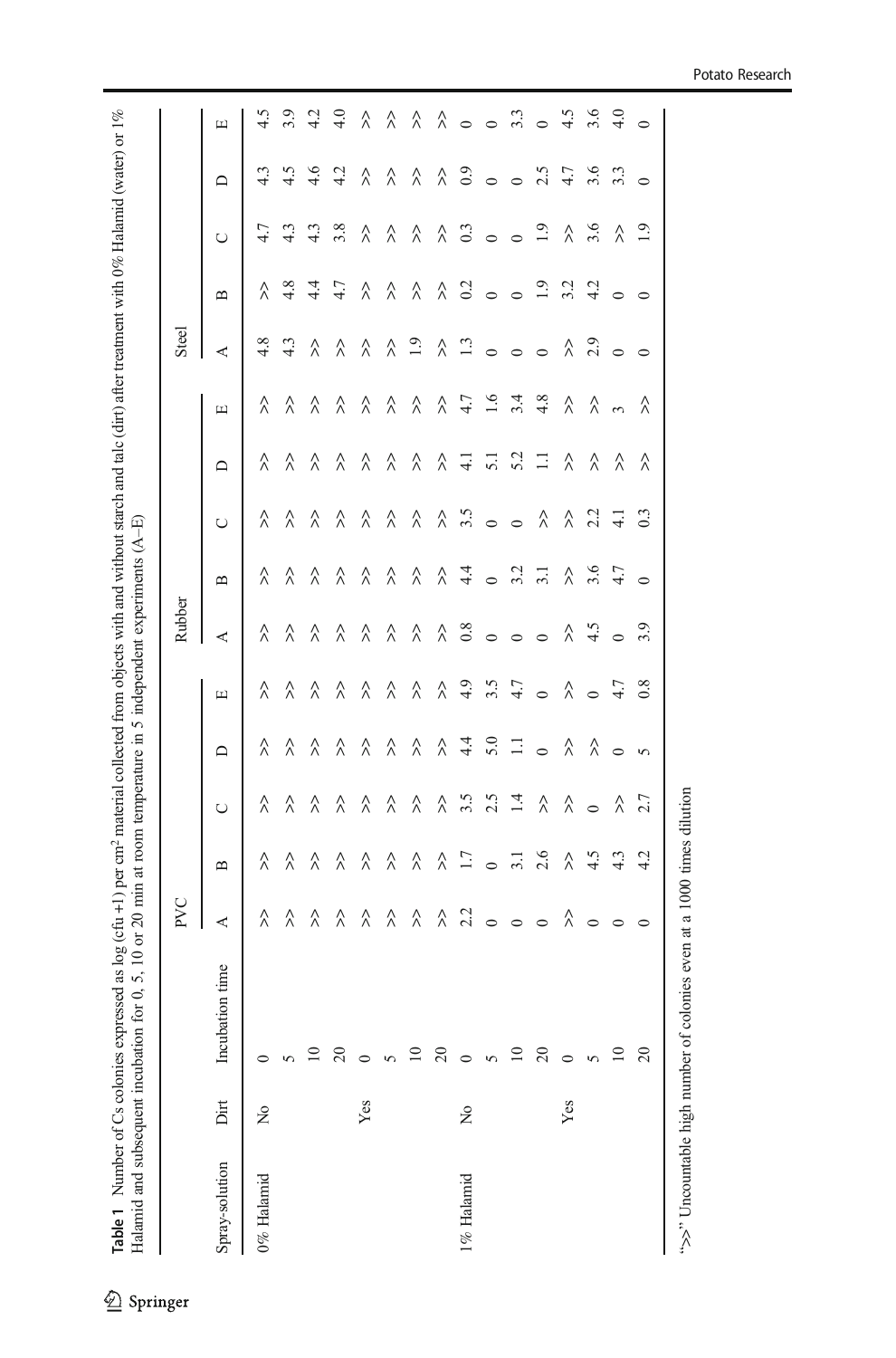<span id="page-6-0"></span>

Fig. 1 Estimated average number of *Clavibacter sepedonicus* expressed as log (cfu +1) per cm<sup>2</sup> object that developed on agar plates collected from various clean and dirty (starch and talc) objects that were treated with 1% Halamid. Calculations were based on the assumption that the plates which exhibited an uncountable high number of colonies contained 1000 colonies ( $10^{7}-10^{8}$  cfu per cm<sup>2</sup>) ( $N=5$ ). The least significant difference (LSD, P=0.05) estimate is displayed

this assumption. Analysis of variance showed that the material (lacquered steel, PVC and rubber), the absence or presence of dirt (starch/talc) and the incubation time all had a significant effect  $(F \text{ pr.} < 0.05)$  on the number of culturable Cs. When calculations were based on the assumption that the uncountable number of colonies represent 10,000 instead of 1000 colonies per plate  $(2 \times 10^9)$  cfu per object), analysis of variance showed that all these factors (i.e. type of material, dirt and incubation time) had virtually the same significant effects  $(P<0.05)$ .

#### **Discussion**

Already for at least 80 years, potato seed cutters have been recognized as a potential source of contamination for bacterial ring rot (Starr [1940;](#page-8-0) Metzger and Binkley [1940;](#page-8-0) Dykstra [1941\)](#page-8-0). Starr [\(1940\)](#page-8-0), for example, showed that the cutting of infected tubers without proper disinfection of the seed cutter increased the infection rate from 23 to 72% as compared to the use of whole seed. By means of field trials, Lane ([1949](#page-8-0)) showed that ring rot can be transmitted via the potato cutter blade by smearing the blade beforehand with a ring rot-infected tuber. From early studies, it also became clear that satisfactory prevention of spread of ring rot via the cutter blade can be accomplished by a continuous flow of hypochlorite containing disinfectant over both sides of the cutting blades during operation (e.g. Lane [1949\)](#page-8-0). As a standard, therefore, potato cutting machines are equipped with spraying devices that provide such continuous treatment of the cutter blades.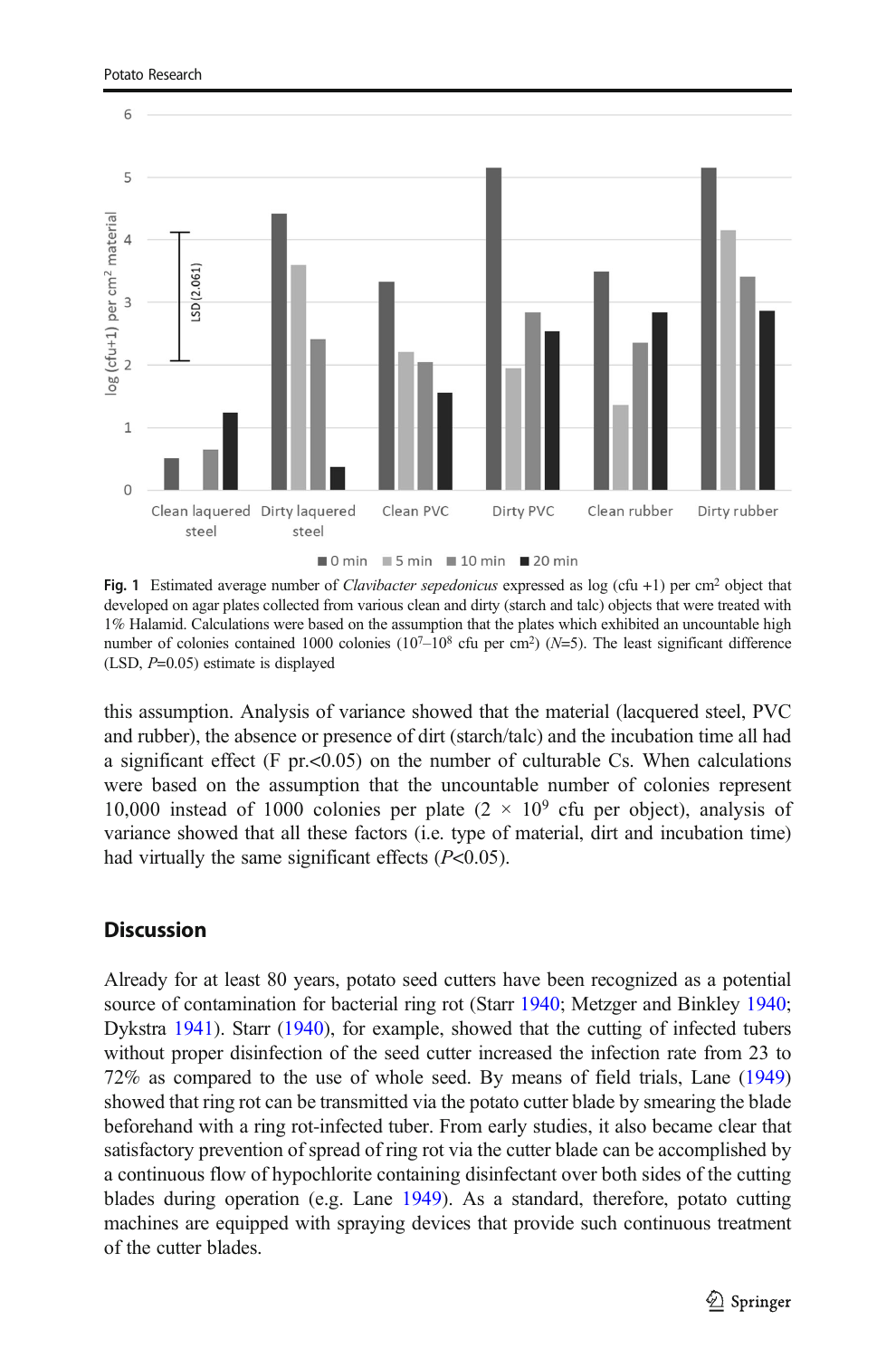It is general practice, however, to disinfect the other parts of the machinery by a lowpressure spray application of disinfectant only in between the cutting of separate seed lots (Van Tilburg, De Kubbe BV, personal communication). The smear of ring rotinfected tubers comprises Cs biofilms that are sticky and are able to become relatively firmly attached to various kinds of material. In addition, it should be noted that bacteria present in microbial biofilms generally exhibit a significantly higher tolerance towards antimicrobials than planktonic cells (Howard et al. [2015\)](#page-8-0). In this study, we therefore investigated the efficacy of this conventional treatment using the ring rot bacterium present in Cs biofilms attached to relevant conveyer belt and lacquered steel materials.

The observation that the type of material of the objects had a significant effect on the number of culturable Cs can be explained by their different capacities to keep Cs biofilm attached to their surface, as has been discussed above with respect to lacquered steel. However, it cannot be excluded that additionally the active component of Halamid solutions is dissipated by the various materials at different rates. The reactive compounds of Halamid solution are sodium-p-toluenesulfochloramide (also named chloramine-T) and its derivative hypochlorite, which is generated from sodium-p-toluenesulfochloramide upon solubilisation of Halamid in water (Seevers and Counsell [1982;](#page-8-0) Tashtoush et al. [2001\)](#page-8-0). The significant positive effect of dirt (starch/talc) on the survival of Cs strongly indicates that dissipation of the Halamid reactants by non-Cs components like supporting materials plays an important role in the efficacy of the treatments. Interestingly, the decrease of Cs after 1% Halamid application was substantial within the first 5 min of incubation, whereas in the 15-min period thereafter, Cs decrease was almost negligible (Fig. [1\)](#page-6-0). Apparently, the active components of Halamid were dissipated rather quickly, suggesting that at least an increase of Halamid concentration or repeated applications of 1% Halamid is required for complete eradication of Cs. An alternative explanation for this observation is that the remaining Cs cells were shielded from the disinfectant.

In conclusion, mere spray application of the disinfectant Halamid in the authorized concentration on a seed cutter will reduce but not eliminate the risk for transmission of Cs between seed lots. Hygiene protocols advocate the removal of plant material and soil in advance of the disinfection step (Anonymous [2006](#page-8-0); Olsen and Nolte [2011\)](#page-8-0). In previous research, a powerful washing to remove dirt and to break up the biofilm present before application of Halamid has been shown effective to disinfect wooden potato crates (Stevens et al. [2017](#page-8-0)). We therefore expect that a cleaning step before treatment with a biocide will also be effective to disinfect seed cutters.

Funding This study was financially supported by the Dutch Ministry of Economic Affairs. The authors thank D. van Tilburg (De Kubbe BV, Biddinghuizen, The Netherlands) and C. Poot (Miedema Landbouwwerktuigenfabriek BV, Winsum, The Netherlands) for providing valuable information about mechanised potato cutting. The authors thank N.N.A. Tjou-Tam-Sin and C.J.T.J. Jilesen (Netherlands Food and Consumer Product Safety Authority, Utrecht, The Netherlands) for the helpful discussions.

Open Access This article is licensed under a Creative Commons Attribution 4.0 International License, which permits use, sharing, adaptation, distribution and reproduction in any medium or format, as long as you give appropriate credit to the original author(s) and the source, provide a link to the Creative Commons licence, and indicate if changes were made. The images or other third party material in this article are included in the article's Creative Commons licence, unless indicated otherwise in a credit line to the material. If material is not included in the article's Creative Commons licence and your intended use is not permitted by statutory